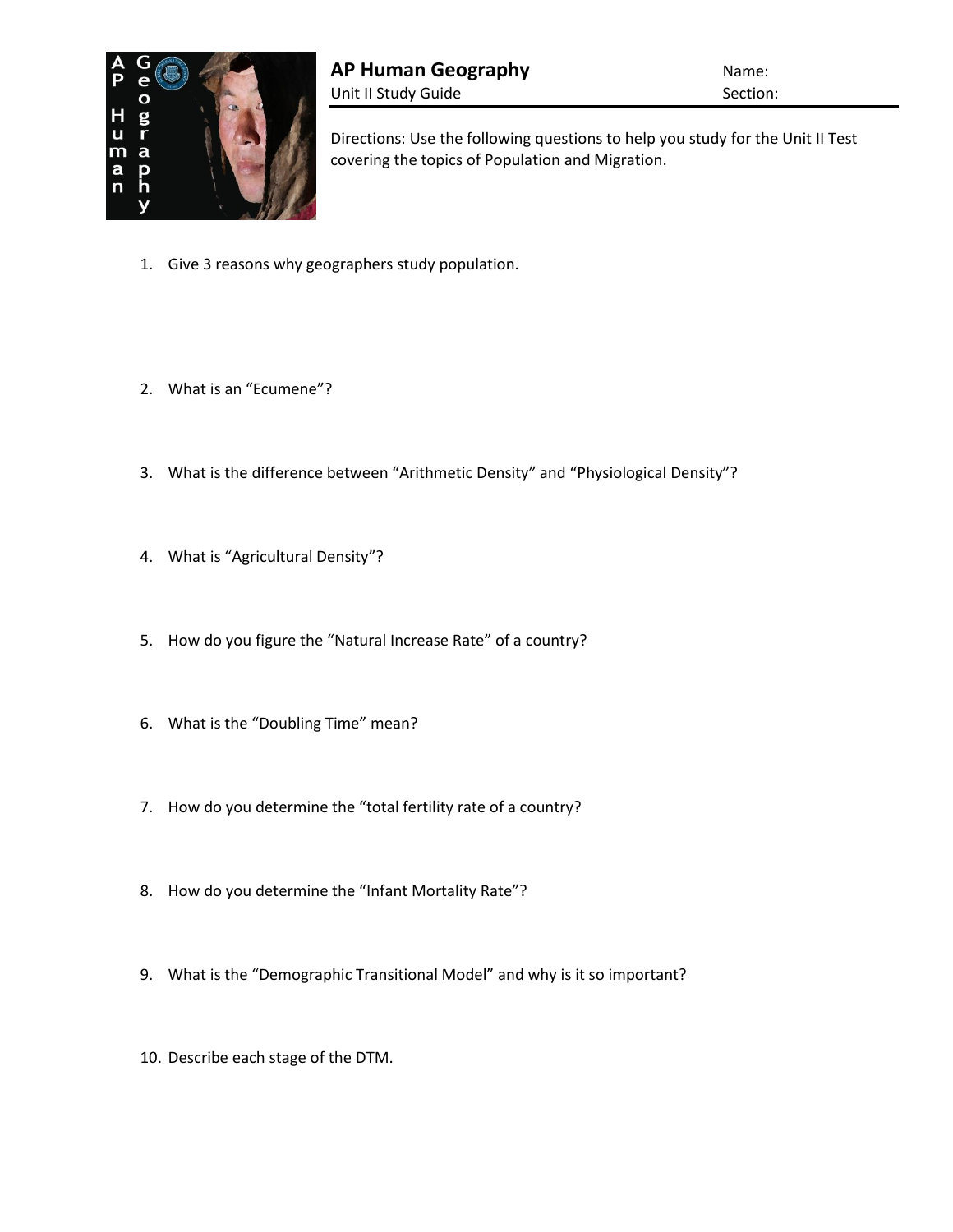- 11. What was the "Medical Revolution"?
- 12. What is the "Dependency Ratio" and when does it occur?
- 13. Why should you worry about the "Dependency Ratio"?
- 14. Why is the "Sex Ratio" a concern in certain countries?
- 15. Why is the "Census" the most important data source for geographers?
- 16. What is a "Population Pyramid" and why is it so important?
- 17. Name 2 problems we may face in the future regarding overpopulation.
- 18. What did Thomas Malthus predict in 1798?
- 19. What solutions did Malthus suggest to correct overpopulation?
- 20. Name 2 recent criticisms of Malthusian theory.
- 21. What does Esther Boserup argue?
- 22. On what grounds does Julian Simon criticize Malthus?
- 23. What does Karl Marx say about Malthusian Theory?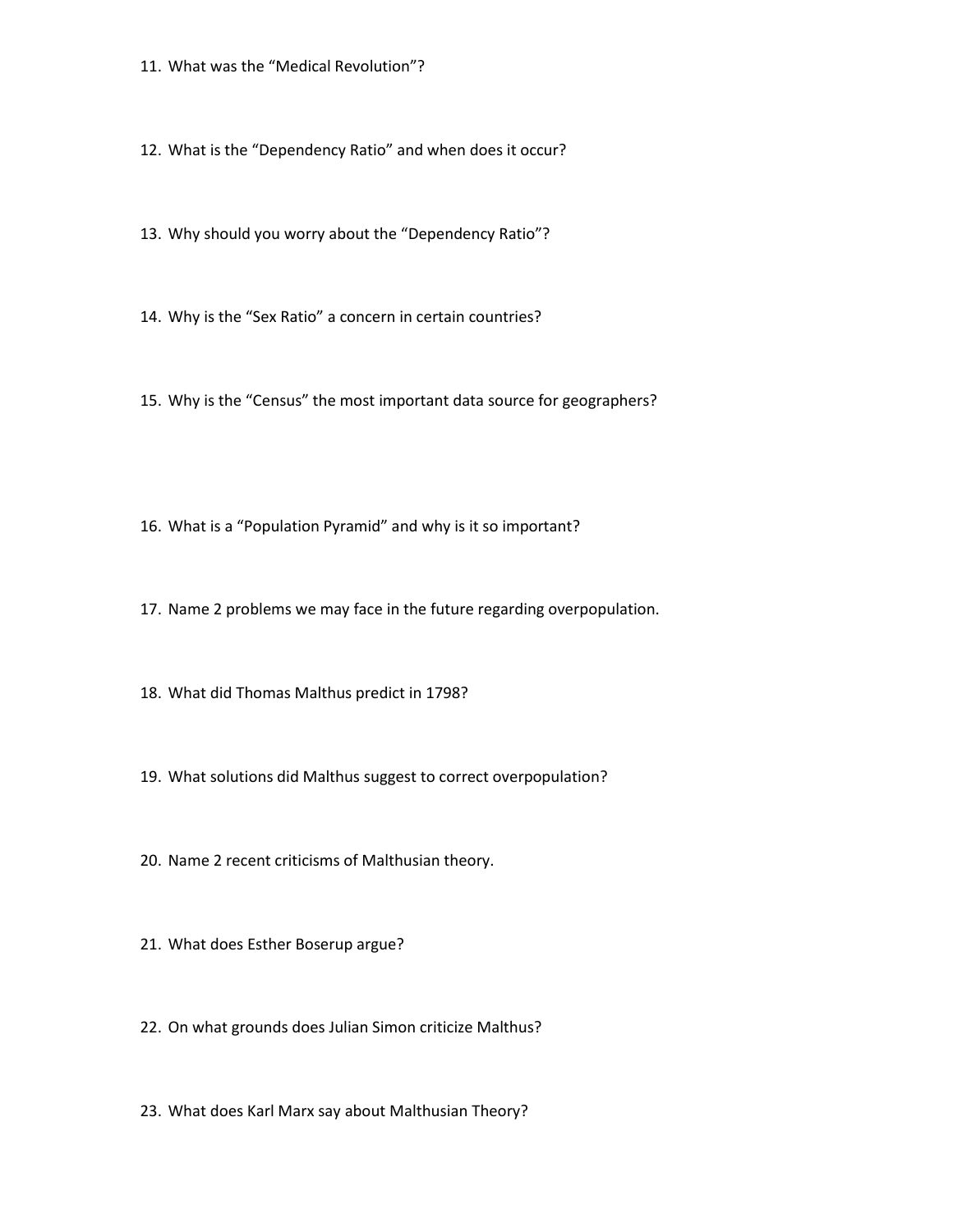- 24. What 2 strategies have been helpful in reducing birth rates?
- 25. What major factor has resulted in higher "crude death rates" in Africa?
- 26. What is "epidemiologic transition"?
- 27. Why is migration called "relocation diffusion"?
- 28. What is the difference between "immigration" and "emigration"?
- 29. How do you determine "net migration"?
- 30. How has globalization influenced migration?
- 31. What is the main reason people migrate?
- 32. What is the difference between "Push" and "Pull" factors?
- 33. What are "Intervening Obstacles"? Give 2 examples.
- 34. Name 2 of Ravenstein's theories of migration.
- 35. What is the difference between "interregional migration" and "intraregional migration?
- 36. How does the Demographic Transitions Model influence migration?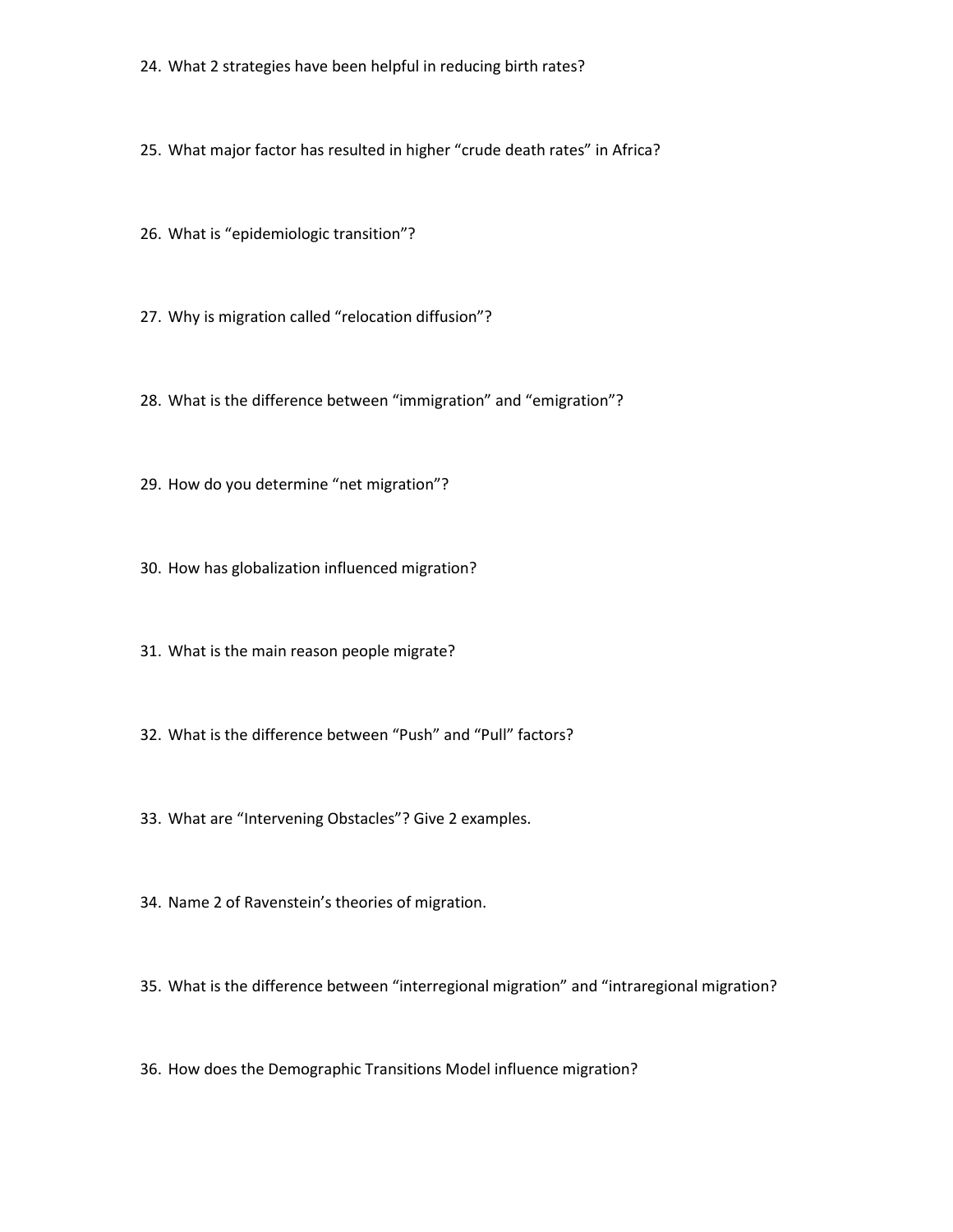- 37. Name 2 characteristics of migrants according to Ravenstein.
- 38. Regarding the gender of migrants, what groups migrate where and why?
- 39. Regarding global migration, what regions have more out-migration and what regions have more inmigration?
- 40. What did the 1986 Immigration Reform and Control Act do for immigration?
- 41. In what parts or regions of the U.S. did most immigrants in the late 20th Century settle?
- 42. Define "undocumented immigrants"
- 43. What factors determine where illegal immigrants settle?
- 44. What is meant by "Chain Migration"?
- 45. How do "Quotas" work?
- 46. Where are "guest workers" emigrated to today?
- 47. Why are "guest workers" a problem for many countries?
- 48. What are "Time-Contract Workers" and what country has contributed the most to other countries in Asia?